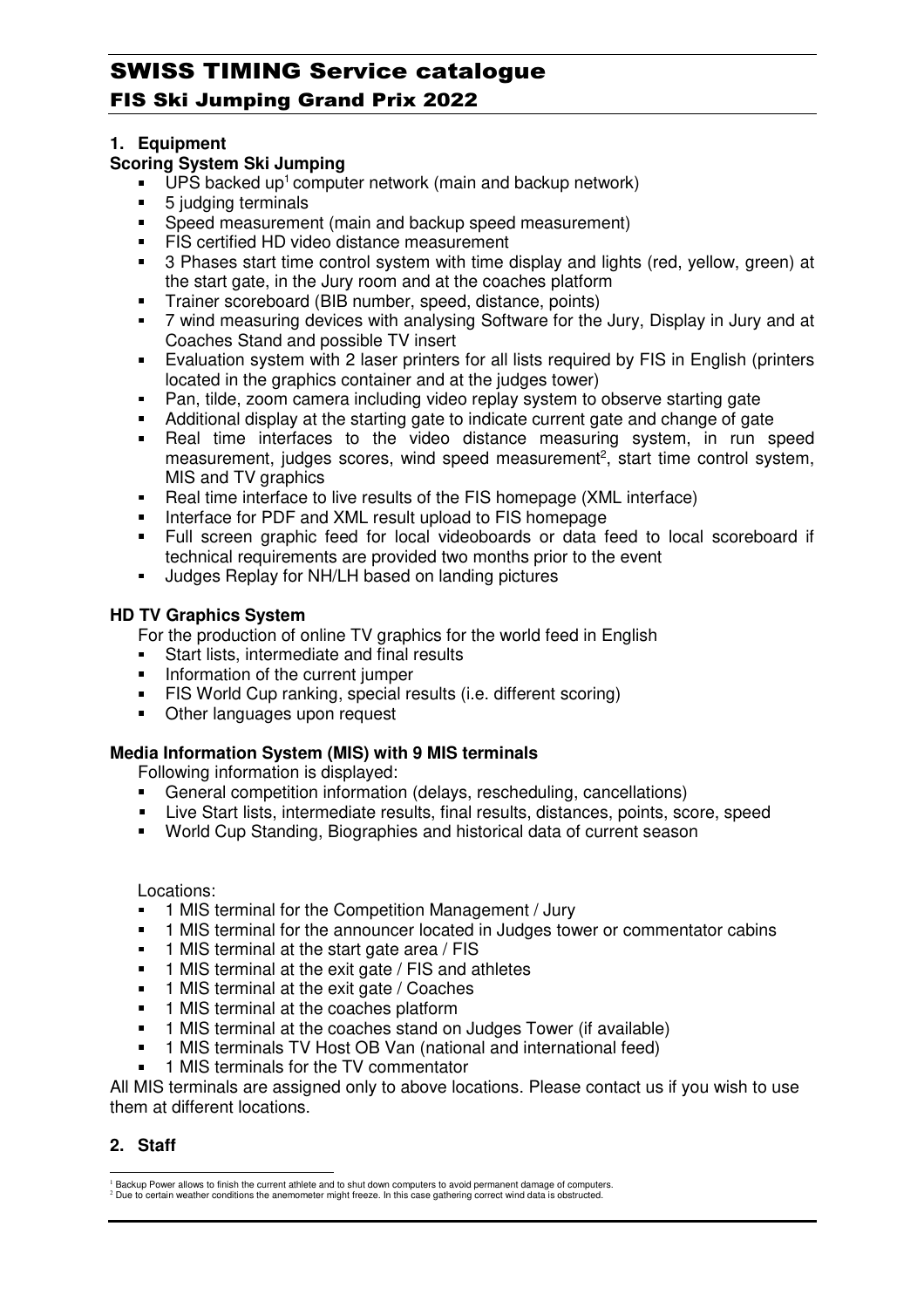Up to 8 sport experts for Ski Jumping Grand Prix

# **3. Obligations of the organizer**

The organizers shall provide the following:

## **Board, Lodging, Transport, Accreditation**

**The accommodation of the FIS service team has to be arranged in the same hotel as the FIS Jury / Competition Management. Accommodation in a different hotel has to be confirmed by SWISS TIMING.** 

- Accommodation (single rooms, international standard) with full board for all staff members up to 3 nights before  $1<sup>st</sup>$  training until one night after event. If required, lunch has to be provided at the venue
- Accommodation for a separate pre installation team (4 persons), if the FIS Calendar schedule requires this (SWISS TIMING will inform the Organizers on time)
- On site shuttle service for all staff members on request
- parking permits close to SWISS TIMING working space, number of permits will be given close to event
- **Full Access** accreditation for all SWISS TIMING team members

### **Volunteers**

6 volunteers are required for transport purposes, setup and dismantling. Date and time of their availability will be submitted by SWISS TIMING prior to the event. If not informed differently the following things need to be considered regarding this.

 Support by 6 volunteers for 2 hours on the first installation day and the dismantling day (about 1 hour after the last competitor)

Additional working hours incurred and any further delays resulting from this, which result from the non-provision of the requested volunteers, will be charged to the OC.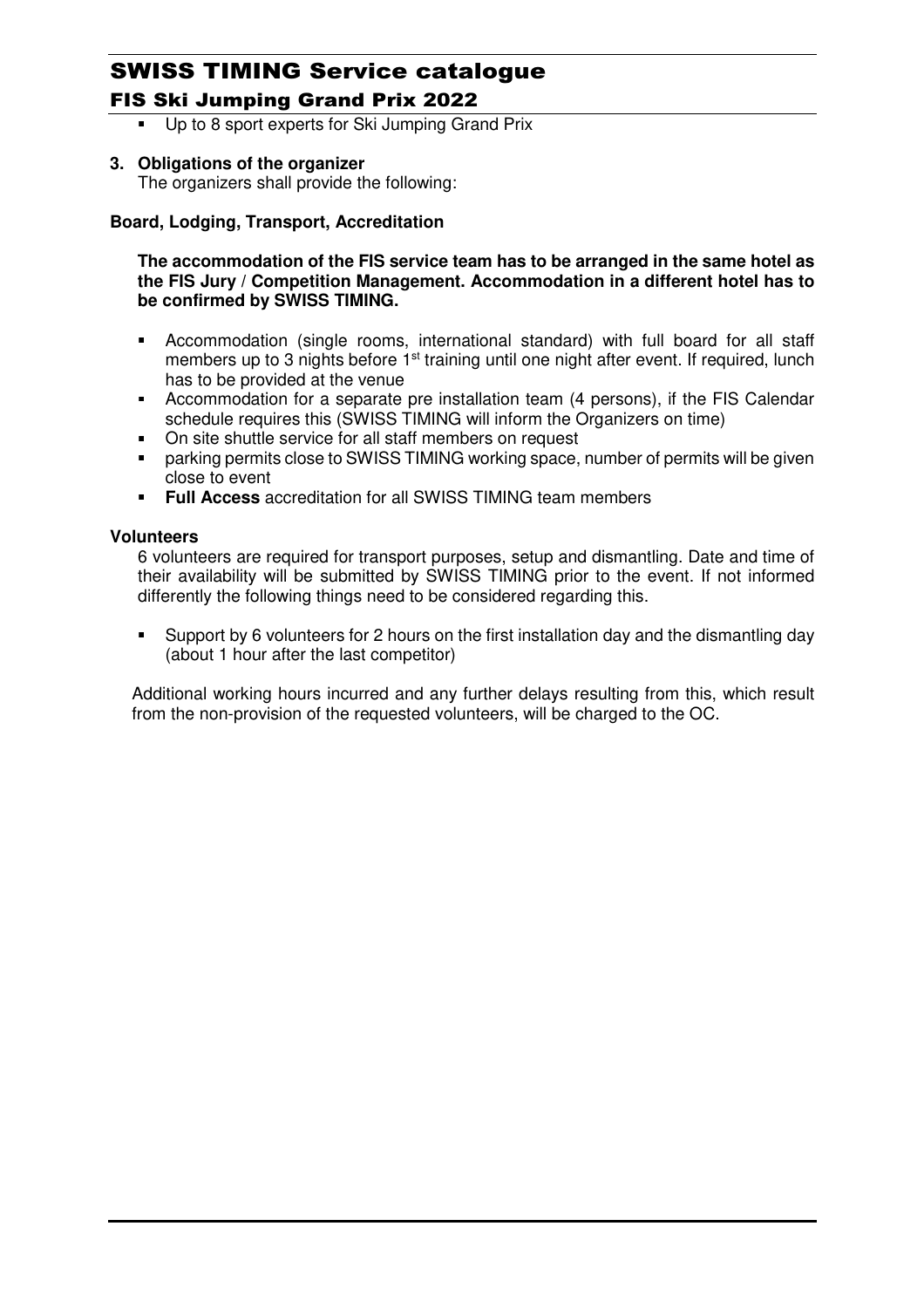#### **Internet connection**

The FIS World Cup organizer shall provide a separate and wired DSL connection (or LAN) and an additional international telephone line including telephone free-of-charge in the judges' tower and in the requested container. The lines need to be available from the arrival day on

In addition to that, an internet connection (DSL or LAN) has to be available on the working table at the location of the team captain's meeting in order to be able to email start lists.

- The following ports must be unblocked at the provided internet connection before arriving of the Team:
	- 1650-1653 livewc.fisski.com / live.fisski.com for live upload to FIS SJ  $\rightarrow$  INBOUND and OUTBOUND
	- $\blacksquare$  1643 live upload to FIS NC SJ  $\rightarrow$  INBOUND and OUTBOUND
	- $\blacksquare$  1753 live upload to FIS NC CC  $\rightarrow$  INBOUND and OUTBOUND
	- $\blacksquare$  UPD 500 (IKE) Connection VPN  $\rightarrow$  INBOUND and OUTBOUND
	- $\blacksquare$  UDP 4500 (IPSEC) VPN encryption  $\rightarrow$  INBOUND and OUTBOUND
	- $\blacksquare$  3306 db.fisski.com connection to FIS Database  $\rightarrow$  INBOUND and OUTBOUND
	- $\blacksquare$  11195 connection for MIS  $\rightarrow$  INBOUND and OUTBOUND
	- $\bullet$  80 http / MIS  $\rightarrow$  INBOUND and OUTBOUND
	- $\bullet$  443 https  $\rightarrow$  INBOUND and OUTBOUND
	- $\bullet$  587 secured Mail  $\rightarrow$  OUTBOUND
	- $\bullet$  143 secured Mail  $\rightarrow$  INBOUND
	- $\blacksquare$  UDP 1139 VPN  $\rightarrow$  INBOUND and OUTBOUND

#### **Do not provide IP range of 10.1.0.0 to 10.1.31.255 for internet connection**

#### **Radio Frequencies**

The FIS World Cup organizer shall provide exclusive radio frequencies for the duration of the world cup event.

- For the competition week: valid permission for the use of wireless frequencies for onsite transmission -> tuning range (833 MHz - 928 MHz); requested frequency (874.0000, 879.0000); bandwidth (1 MHz); output power ERP (0.5W); antenna (2dBi); antenna over ground (2m); reason: collecting real time wind data; connection: ground - ground; number of devices: 10; Manufacturer: ANSolution ANY900 STIN
- For the competition week: valid permission for the use of radio frequencies: 160,090 MHz; 160,110 MHz; 160,130 MHz

#### **Print Distribution**

 The organizer is responsible for the print distribution service and to make sure that printed reports are distributed within the required time to the specific location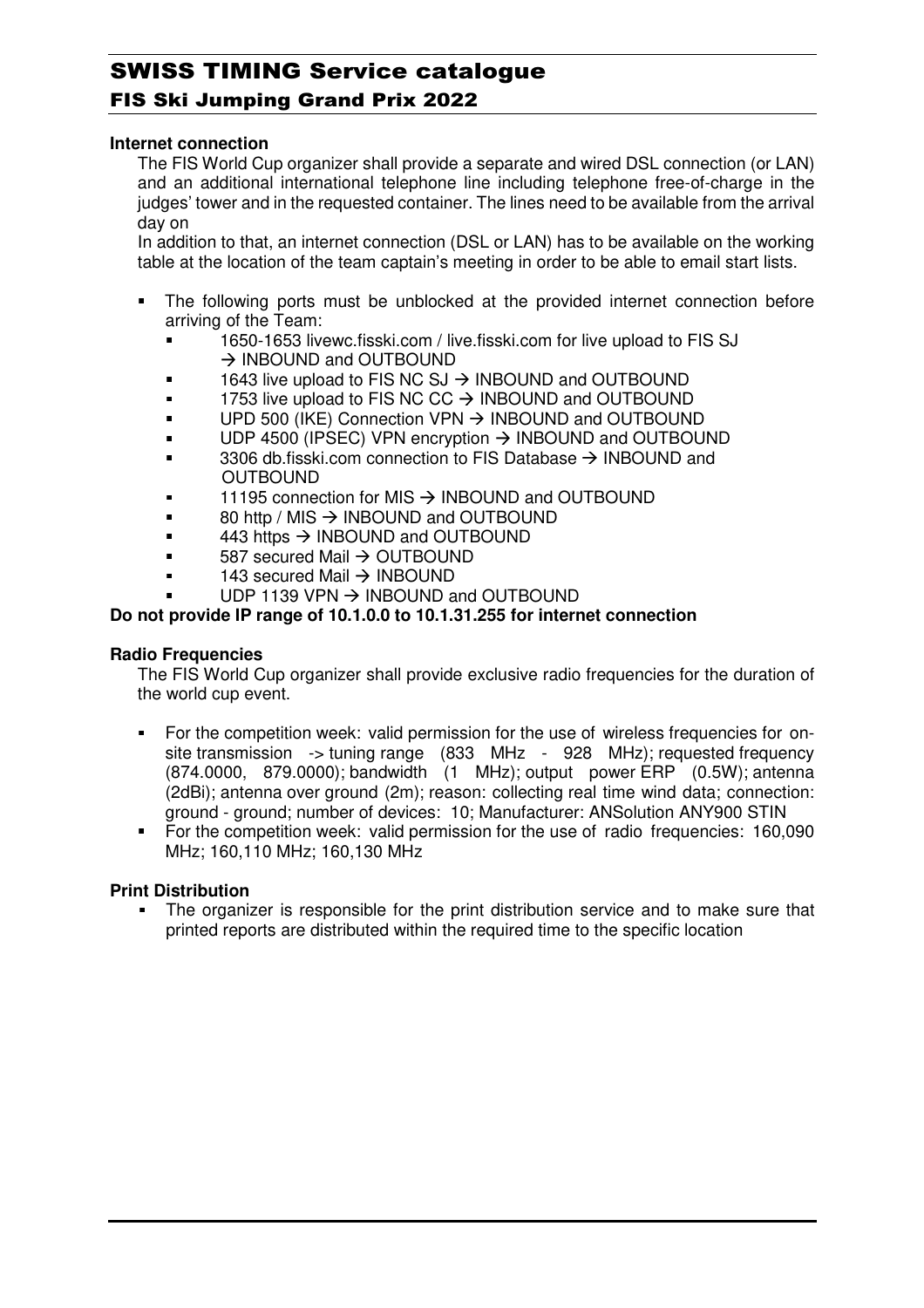### **Technical Requirements**

**We advise the organizer to provide the required installations in conformity with international working safety standards. This includes access paths by stairs, climbing ropes, mountings, removable poles and safe access to video distance installations.**

The local organizer shall be responsible for the provision of the following:

#### **Container**

- Office container in the TV compound, max. distance to the OB Van 20m
- Heated/air-conditioned and even with ground
- Minimum Dimensions: Length x Width x Height 6m x 2.4m x 2.5m
- Main power supply (3x 220V, 16 A, separately fused); official technical power which is used by TV
- 6 meters of table working space and a minimum of 5 chairs

### **Location of the team captains Meeting**

Working space of 2x1m including table and chair as well as power supply and internet

### **Judges Tower**

- Power supply (220V, 16 A, separately fused) in Jury room
- Heated room for office use with a working space of about 5 x1 m including power supply (220V, 16 A, separately fused)
- **DSL or LAN (cable) connection**
- **International telephone line including telephone**

#### **Jumping Hill – to be done before team arrival. An overview about required installations will be sent close to the event**

- Installation of mounting fixtures for the speed measurement
- Installation of 7 removable poles and 14 mountings for the poles (diameter 4 5cm) for the wind measurement according to the FIS rules; height similar to the athletes' flight trajectory. These poles must be located on both sides at 10%, 30%, 45%, 60%, 75%, 90% and 105% of the k point.
- Power supply is mandatory at each wind measurement position (110 to 230V, 10A, separately fused) in order to ensure that all wind measurement systems can be used (see appendix)
- Installation of mounting fixtures for the start time control at the start, close to the lowest Start gates, according to FIS regulations, including power supply (220V, 16A)
- Power supply (220V, 10A) for the MIS at startgate area (aling with FIS control box)
- **Power supply (220V, 10A) for the trainer scoreboard at the take off and at the coaches** stand
- Provision of camera towers for the video distance measurement that need to comply with the industrial safety regulations including power supply (220V, 16A)
- A cable tray at the exit gate area at the point where athletes cross the gate
- Power supply (220V, 16 A, separately fused) at the exit gate area
- **Provision of power supply (220 V, 16 A) in commentator cabins**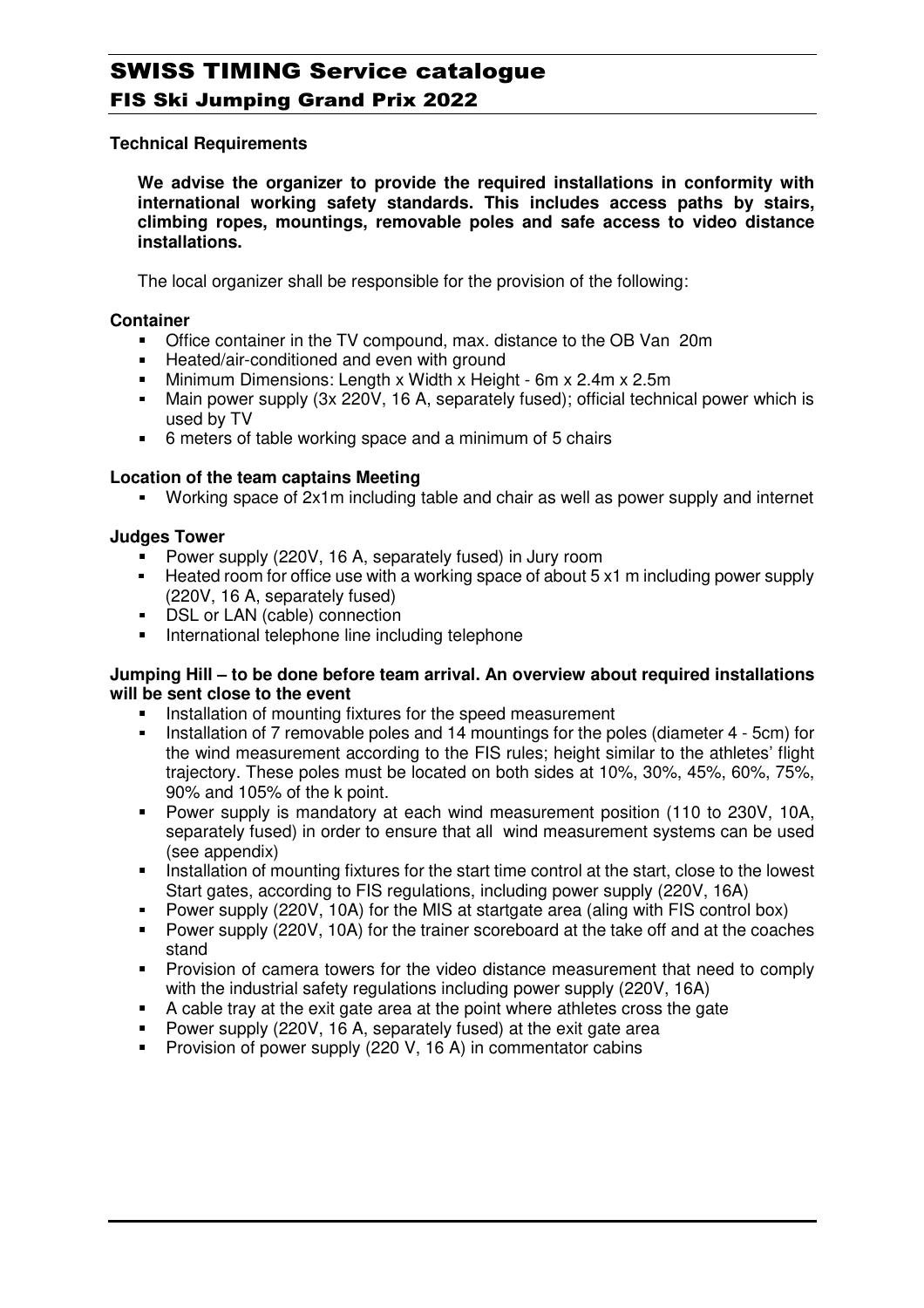### **4. Host broadcaster requirements**

The local organizer is requested to inform the Host broadcaster about:

- SWISS TIMING graphics working place is located in the SWISS TIMING container in the TV compound close to the OB van
- Main power supply for the SWISS TIMING graphics (220V, 16 A, separately fused); same power circuit as the OB van
- **Provision of a black burst signal from the OB van to the graphics location**
- Provision of 10 HD BNC cables between OB Van and graphics location
- **Provision of a broadcast feed and the necessary camera pictures to the graphics** location
- **Installation of an Intercom connection between OB van and the graphics operator in** the graphics location
- Undelayed HD SDI program (BNC) shall be available in the Ski Jumping timing room in the judges tower for recording and reviewing purposes of the FIS

Following services must be provided by Host broadcaster for the virtual to beat line if ordered:

- Installation of a data cable (XLR or CAT5) from the virtual camera to the SWISS TIMING graphics location
- The distance from camera to OB van must not exceed 1000 meters<br>• "XLR / CAT5" is a shielded twisted nair conner cable with a fomale
- "XLR / CAT5" is a shielded twisted pair copper cable with a female XLR connector on the camera side and a male connector on SWISS TIMING side
- If distances longer than 1000 meters, a single mode fibre optic cable is to provide
- Fibre optics is a single mode 9µ fibre optics cable pair (SC connector) on both ends
- The Host broadcaster is responsible for the provision of a broadcast camera **Please forward the detailed lens specification**
- SWISS TIMING will provide the modified tripod head (Vinten Vector 700)

## **5. Optional SWISS TIMING Services**

#### **Media Information System (MIS)**

- **Additional MIS terminals are available**
- Additional MIS terminals need to be ordered in writing 1 month prior to the event
- If more than 10 MIS terminals are ordered, an additional SWISS TIMING technician is necessary
- **Price:** upon request

## **World Wide (Internet) Commentator Information System (wwMIS)**

- Additional SWISS TIMING wwMIS logins are available
- Additional wwMIS logins need to be ordered in writing 2 weeks prior to the event
- **Price:** upon request

#### **Virtual to beat line**

- To ensure high-quality international TV signals, FIS strongly recommends the use of the virtual to beat line. This service is provided by SWISS TIMING and should be ordered and paid by the Host Broadcaster
- **Price: upon request**

#### **Laser to beat line**

- To ensure high quality feeling for local audience, FIS recommends the use of the laser to beat line. This service is provided by SWISS TIMING
- **Price: upon request**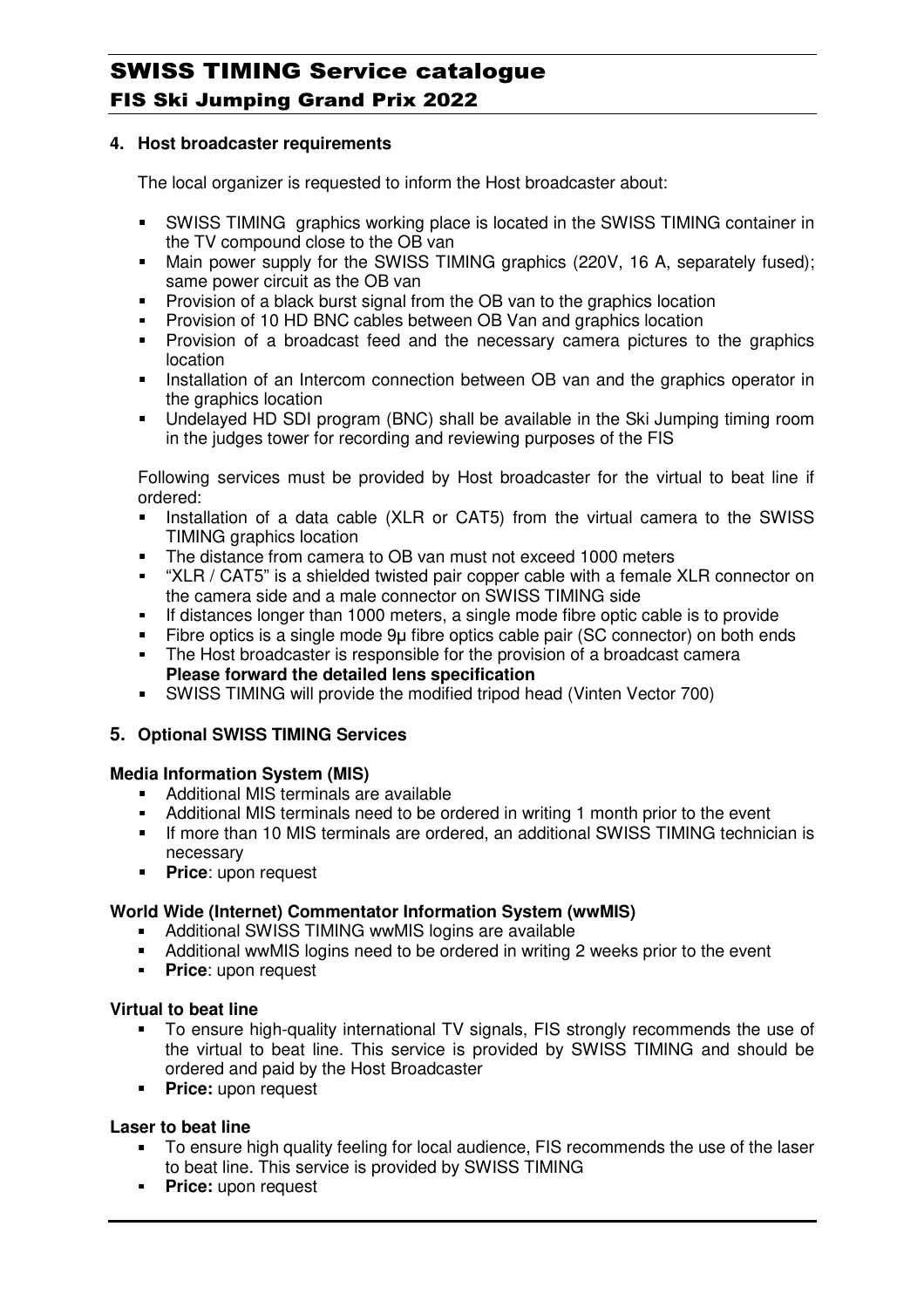### **Additional printers**

- Additional printers are available
- Additional printers need to be ordered in writing 1 month prior to the event
- A position outside the stadium area is possible which will require an additional ISDN or DSL line
- **Price:** upon request

### **Additional TV graphics feeds for optional language**

- Additional graphics systems need to be ordered in writing 1 month prior to the event, an additional SWISS TIMING technician is necessary.
- **Price:** upon request

## **Operated Online Graphics for interaction with stadium TV**

- Additional graphics feed for a video wall is available
- Additional graphics feed needs to be ordered in writing 1 month prior to the event
- A volunteer (good computer knowledge and stress-resilient) or an additional SWISS TIMING technician is necessary
- **Price:** upon request